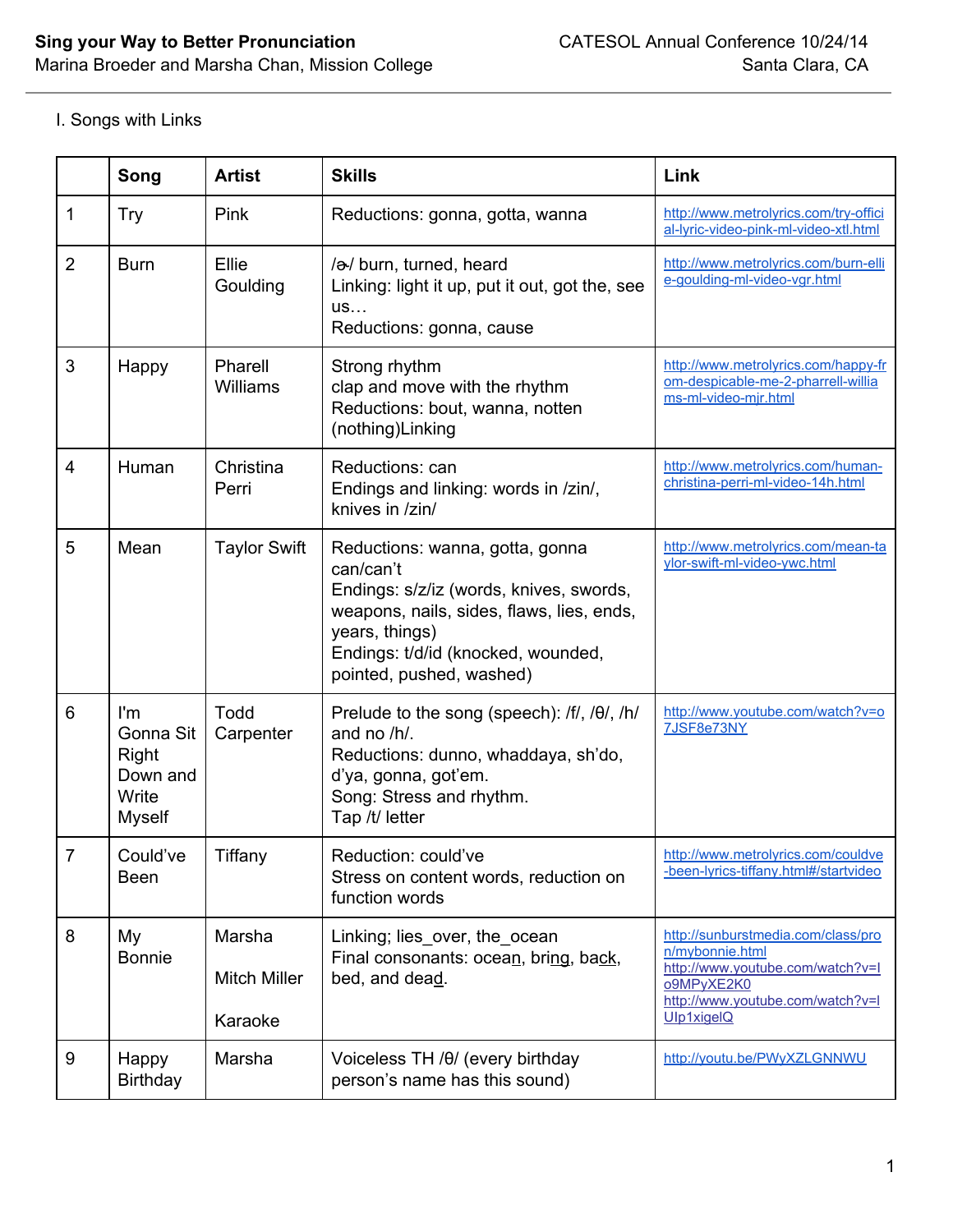|  | Marina Broeder and Marsha Chan, Mission College |  |  |  |  |  |
|--|-------------------------------------------------|--|--|--|--|--|
|--|-------------------------------------------------|--|--|--|--|--|

| 10 | Shake it<br>Off    | <b>Taylor Swift</b> | Long /ey/ sound                                                                                                                                                            | http://www.metrolyrics.com/shake-it<br>-off-lyrics-taylor-swift.html                                                                                                                      |
|----|--------------------|---------------------|----------------------------------------------------------------------------------------------------------------------------------------------------------------------------|-------------------------------------------------------------------------------------------------------------------------------------------------------------------------------------------|
| 11 | If I Were<br>a Boy | Beyoncé             | Linking: If I, were a, roll out of,<br>chase after, could understand<br>-s endings: hurts/s/, rules/z/<br>-ed endings: destroyed/d/, confronted/id/<br>Theme: gender roles | Beyoncé<br>https://www.youtube.com/watch?v=<br>AWpsOgh8g0M<br>Reba McIntyre for pronunciation<br>http://www.metrolyrics.com/if-i-were<br>-a-boy-lyrics-reba-mcentire.html#/st<br>artvideo |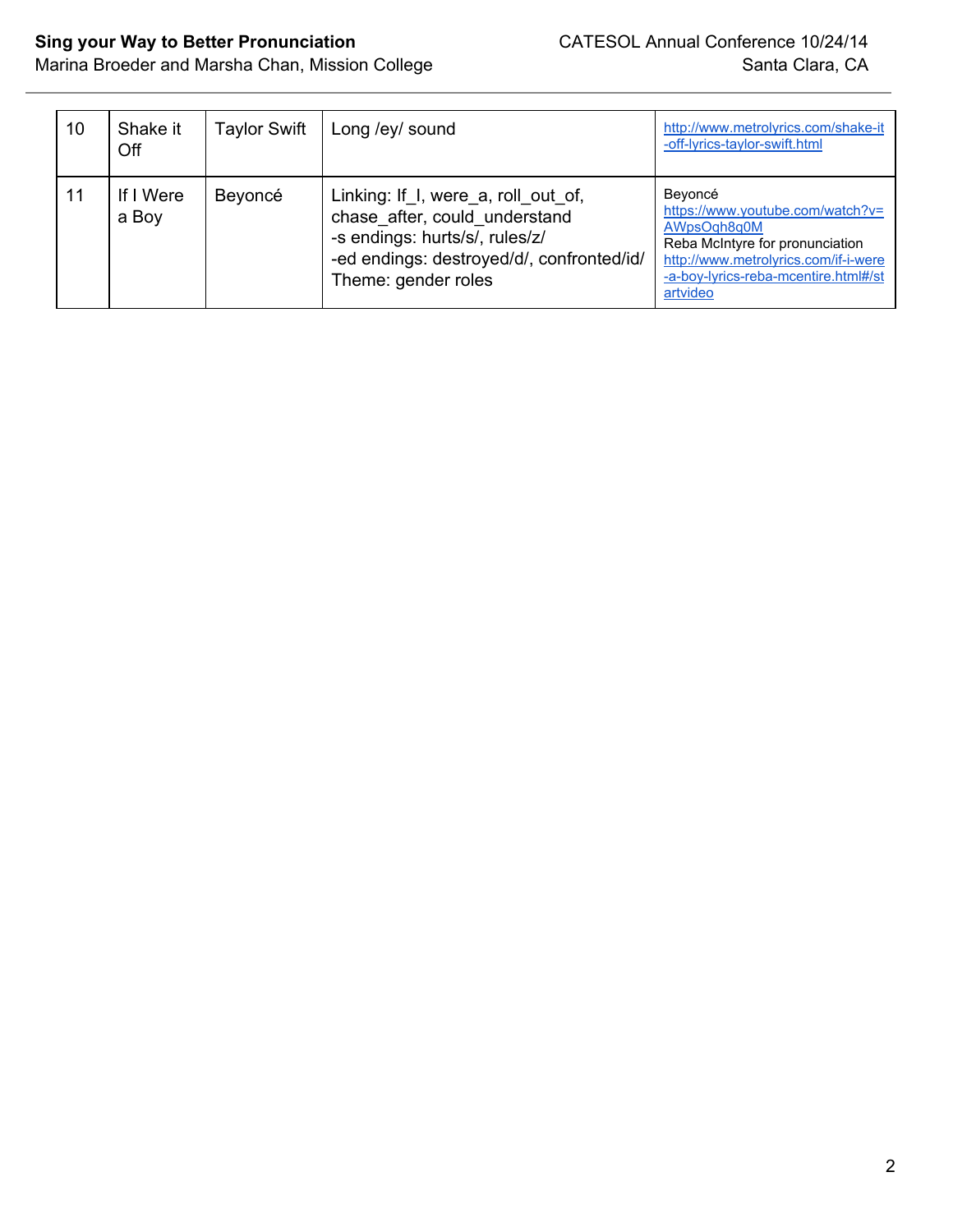### **1. Try, performed by Pink**

*Complete the song's lyrics with the following reductions:* **gonna**, **gotta**, and **wanna**

| Ever wonder about what he's doing    |                                                     | Where there is desire                         |  |  |  |
|--------------------------------------|-----------------------------------------------------|-----------------------------------------------|--|--|--|
| How it all turned to lies            |                                                     | There is _____________ be a flame             |  |  |  |
|                                      | Sometimes I think that it's better to never ask why | Where there is a flame                        |  |  |  |
|                                      |                                                     | Someone's bound to get burned                 |  |  |  |
| Where there is desire                |                                                     | But just because it burns                     |  |  |  |
| There is ____________ be a flame     |                                                     | Doesn't mean you're __________ die            |  |  |  |
| Where there is a flame               |                                                     |                                               |  |  |  |
| Someone's bound to get burned        |                                                     | You've _____________get up and try try try    |  |  |  |
| But just because it burns            |                                                     | get up and try try try                        |  |  |  |
| Doesn't mean you're __________ die   |                                                     | You _____________get up and try try try       |  |  |  |
|                                      | You've ____________get up and try try try           |                                               |  |  |  |
| get up and try try try               |                                                     | Ever worried that it might be ruined          |  |  |  |
|                                      | You _______________get up and try try try           | And does it make you ______________ cry?      |  |  |  |
|                                      |                                                     | When you're out there doing what you're doing |  |  |  |
| Eh, eh, eh                           |                                                     | Are you just getting by?                      |  |  |  |
|                                      |                                                     | Tell me are you just getting by by by         |  |  |  |
| Funny how the heart can be deceiving |                                                     |                                               |  |  |  |
| More than just a couple times        |                                                     | reprise                                       |  |  |  |
| Why do we fall in love so easy       |                                                     |                                               |  |  |  |

## **2. Burn, performed by Ellie Goulding**

Even when it's not right

*Listen to the song and mark the words that are linked. Underline the words with* /ɚ/. *E.g. see\_us for \_V V\_, stars\_of for \_C V\_, and turned\_down for \_C C\_*

We, we don't have to worry 'bout nothing 'Cause we got the fire, and we're burning one hell of a something They, they gonna see us from outer space, outer space Light it up, like we're the stars of the human race, human race

When the light started out they don't know what they heard Strike the match, play it loud, giving love to the world We'll be raising our hands, shining up to the sky 'Cause we got the fire, fire, fire Yeah we got the fire, fire, fire

Chorus:

And we gonna let it burn, burn, burn, burn We gonna let it burn, burn, burn, burn Gonna let it burn, burn, burn, burn We gonna let it burn, burn, burn, burn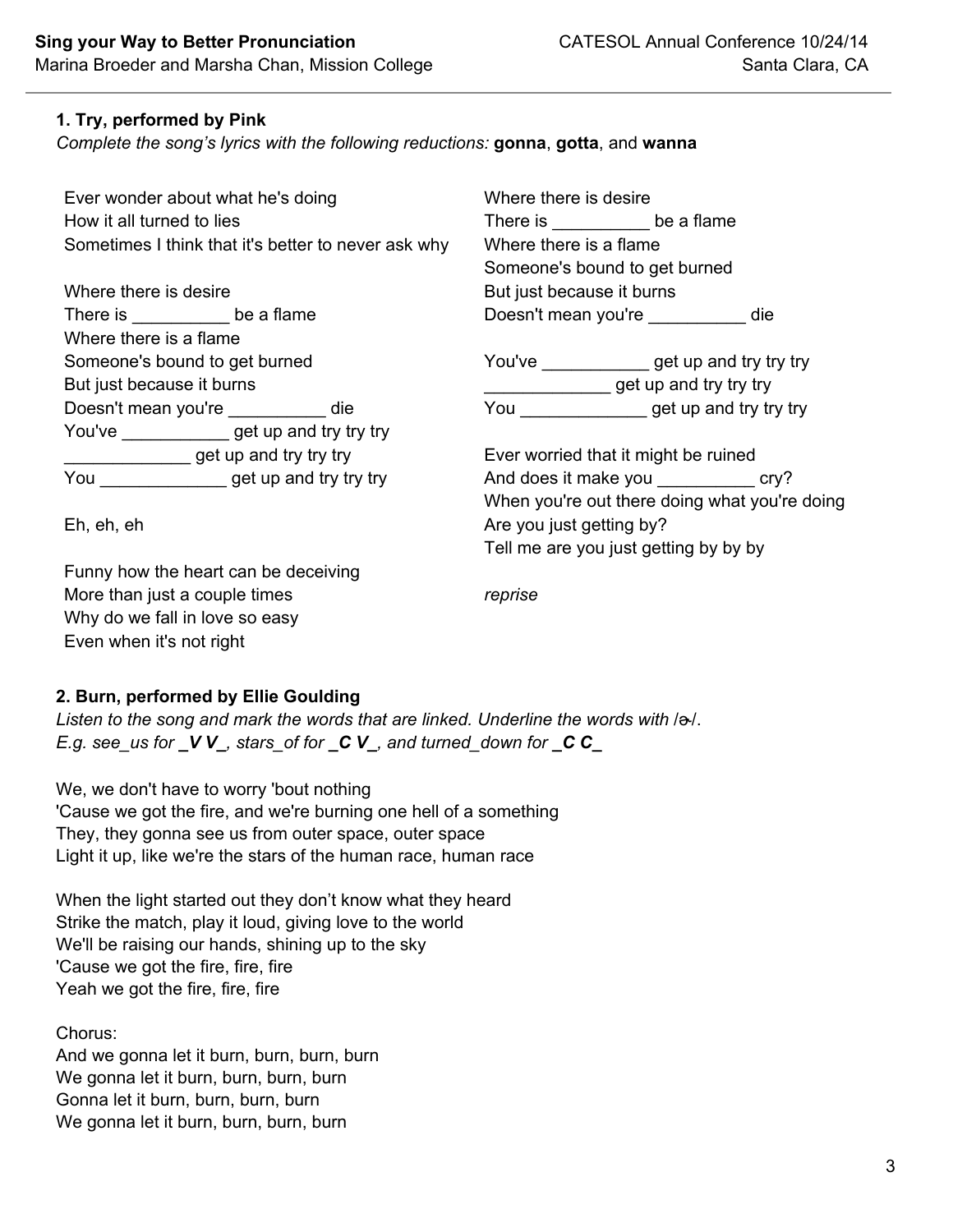We don't wanna leave, no. We just wanna be right now (right), r-r-right now And what we see is everybody's on the floor acting crazy, getting loco 'til the lights out Music's on, I'm waking up, we fight the fire, then we burn it up And it's over now, we got the love, there's no sleeping now, no sleeping now, no sleeping

When the light started out they don't know what they heard Strike the match, play it loud, giving love to the world We'll be raising our hands, shining up to the sky 'Cause we got the fire, fire, fire Yeah we got the fire, fire, fire

(Chorus)

When the light started out they don't know what they heard Strike the match, play it loud, giving love to the world

We gonna let it burn burn burn burn (burn burn) burn burn burn burn (burn burn)

We can light it up, up, up So they can't put it out, out, out (4 repetitions)

When the light started out they don't know what they heard Strike the match, play it loud, giving love to the world We'll be raising our hands, shining up to the sky 'Cause we got the fire, fire, fire Yeah we got the fire, fire, fire

(Chorus) When the light started out they don't know what they heard Strike the match, play it loud, giving love to the world We'll be raising our hands, shining up to the sky 'Cause we got the fire, fire, fire Yeah we got the fire, fire, fire

And we gonna let it burn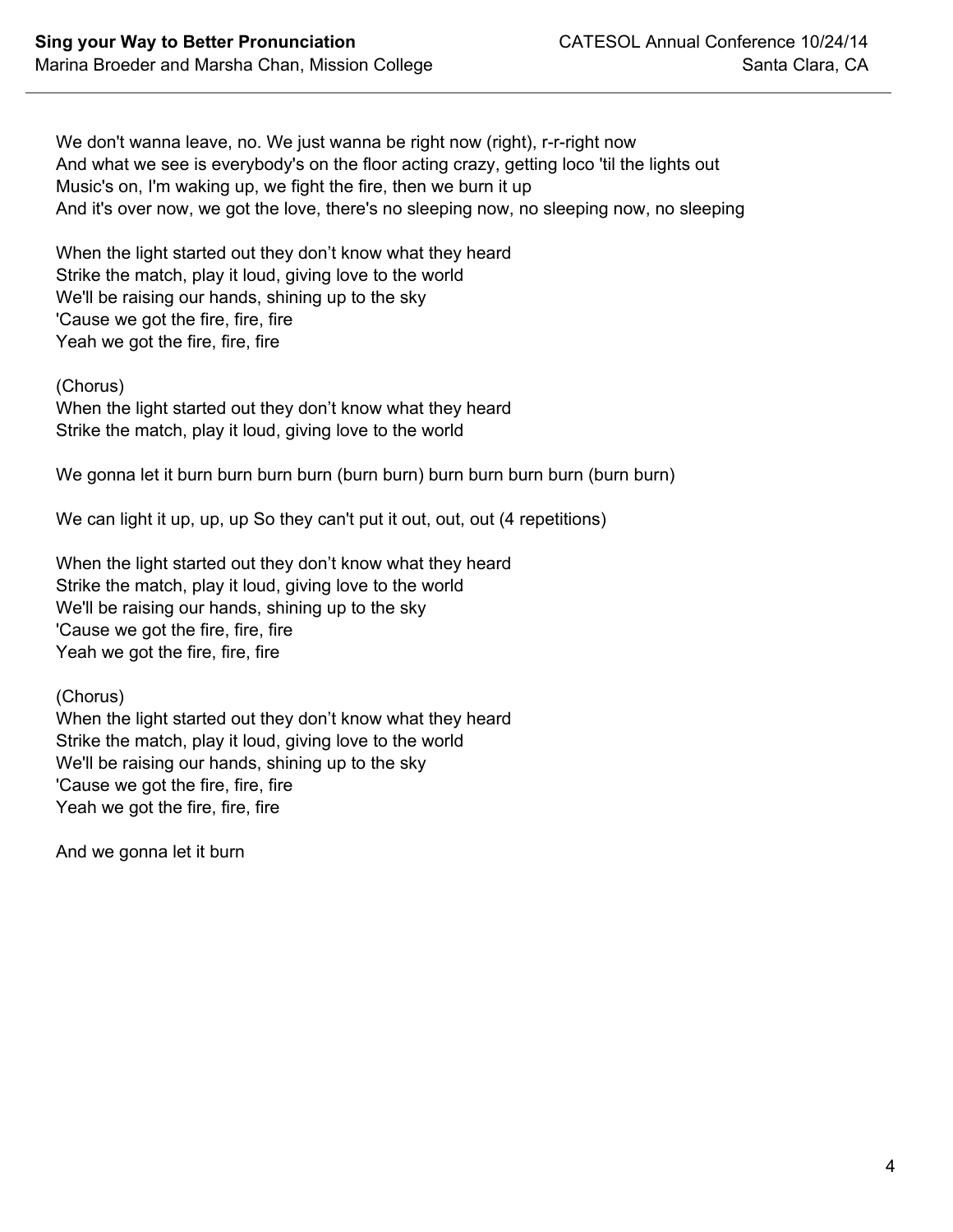# **3. Happy, performed by Pharell Williams**

It might seem crazy what I'm about to say Sunshine she's here, you can take away I'm a hot air balloon, I could go to space With the air, like I don't care baby by the way

Because I'm happy Clap along if you feel like a room without a roof Because I'm happy Clap along if you feel like happiness is the truth Because I'm happy Clap along if you know what happiness is to you Because I'm happy Clap along if you feel like that's what you wanna do

Here come bad news talking this and that Yeah, give me all you got, don't hold back Yeah, well I should probably warn you I'll be just fine Yeah, no offense to you don't waste your time Here's why

Because I'm happy Clap along if you feel like a room without a roof Because I'm happy Clap along if you feel like happiness is the truth Because I'm happy Clap along if you know what happiness is to you Because I'm happy Clap along if you feel like that's what you wanna do

Happy, bring me down Can't nothing, bring me down Love is too happy to bring me down Can't nothing, bring me down I said bring me down Can't nothing, bring me down Love is too happy to bring me down Can't nothing, bring me down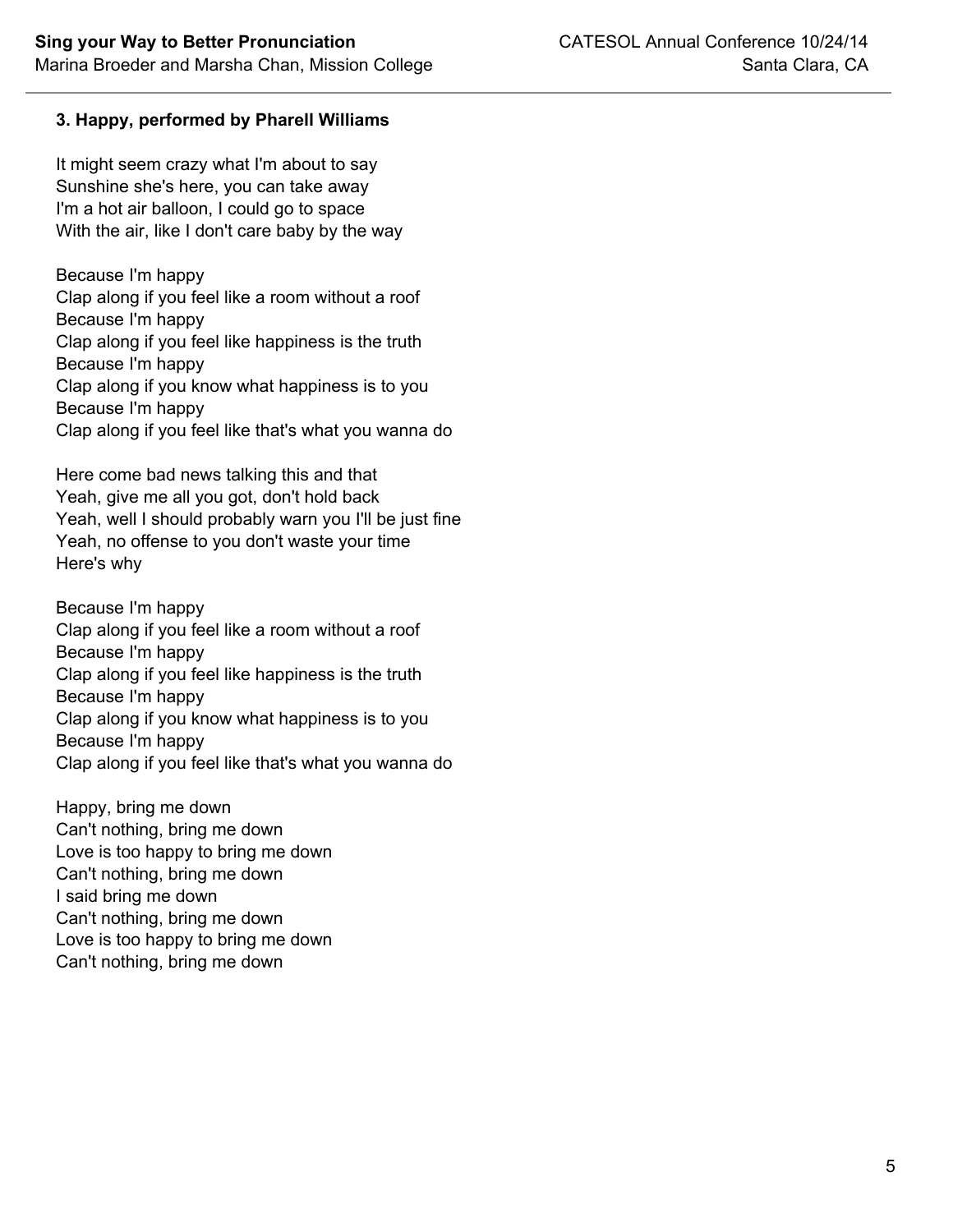## 4. **Human, performed by Christina Perri**

*Listen to the song and mark stressed and unstressed syllables. ounstressed, Ostressed, O focal stress.*

O o O o **O** o o **O** o E.g. I can hold my breath, I can do it

I can hold my breath I can bite my tongue I can stay awake for days If that's what you want Be your number one

I can fake a smile I can force a laugh I can dance and play the part If that's what you ask Give you all I am

I can do it I can do it I can do it

But I'm only human And I bleed when I fall down I'm only human And I crash and I break down Your words in my head, knives in my heart You build me up and then I fall apart 'Cause I'm only human, yeah

I can turn it on Be a good machine I can hold the weight of worlds If that's what you need Be your everything

I can do it I can do it I'll get through it

reprise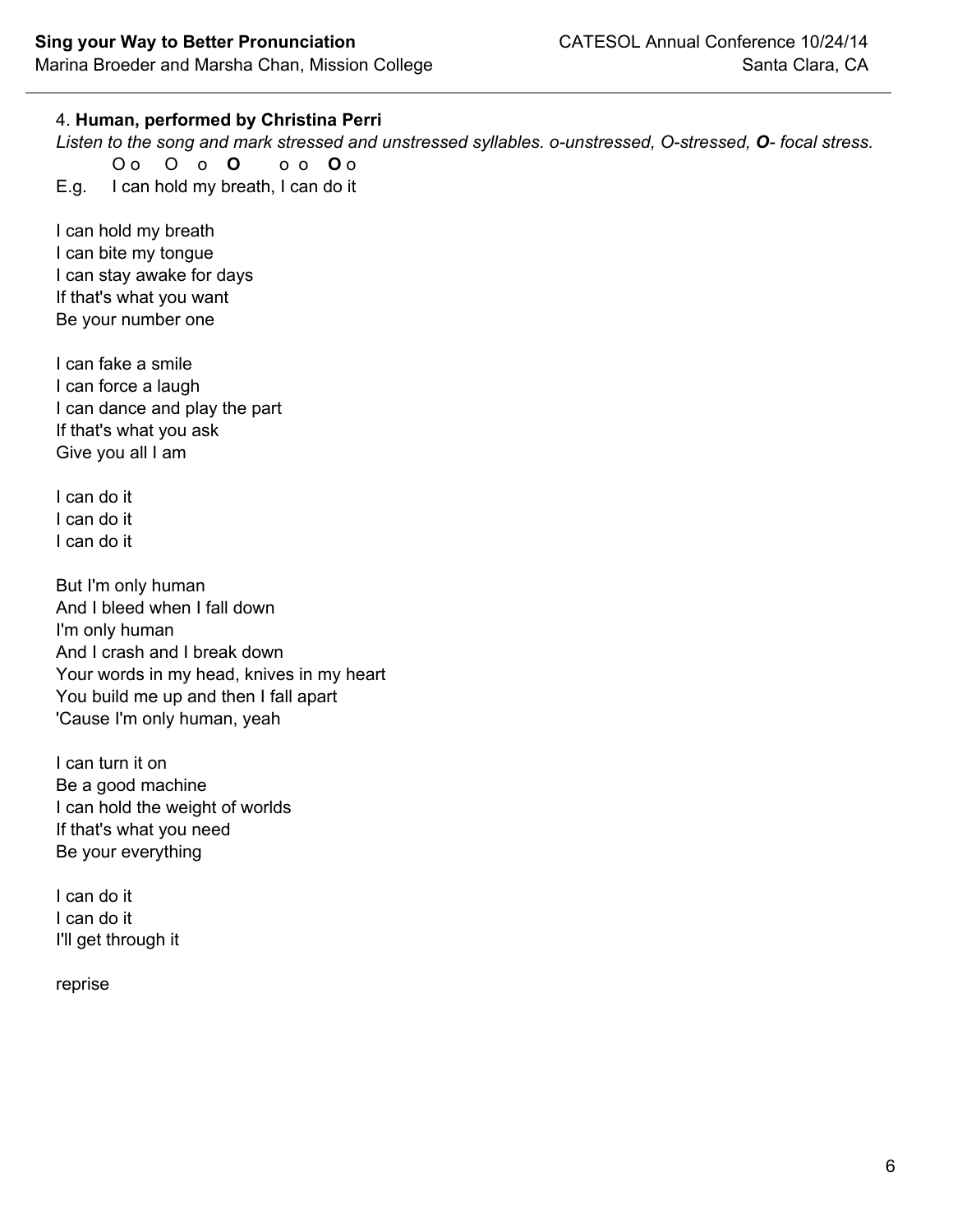### 5. **Mean, performed by Taylor Swift**

*Listen to the song and mark all of the s/es and ed endings. Mark linking.* E.g. knives/z/ , knocked/t/, knives\_and

You, with your words like knives and swords and weapons that you use against me You have knocked me off my feet again got me feeling like I'm nothing You, with your voice like nails on a chalkboard, calling me out when I'm wounded You, pickin' on the weaker man

You can take me down With just one single blow But you don't know what you don't know

Someday I'll be living in a big old city And all you're ever gonna be is mean Someday I'll be big enough so you can't hit me And all you're ever gonna be is mean Why you gotta be so mean?

You, with your switching sides and your wildfire lies and your humiliation You've pointed out my flaws again as if I don't already see them I'll walk with my head down trying to block you out 'cause I'll never impress you I just wanna feel okay again

I'll bet you got pushed around, somebody made you cold But the cycle ends right now 'cause you can't lead me down that road And you don't know what you don't know

Someday I'll be living in a big old city And all you're ever gonna be is mean Someday I'll be big enough so you can't hit me And all you're ever gonna be is mean Why you gotta be so mean?

And I can see you years from now in a bar, talking over a football game With that same big loud opinion but nobody's listening Washed up and ranting about the same old bitter things Drunk and grumbling on about how I can't sing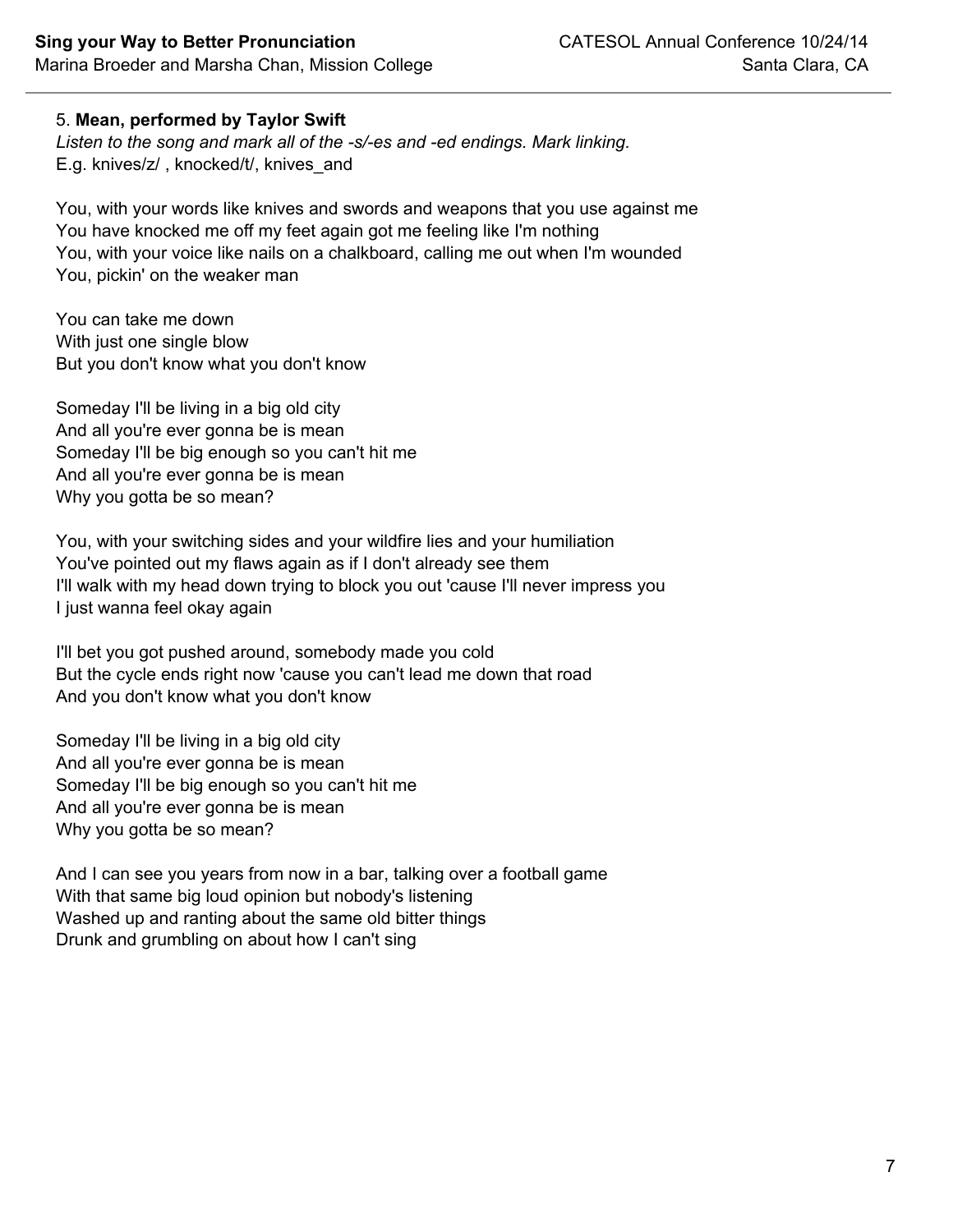# 6. **I'm Gonna Sit Right Down and Write Myself a Letter**

Performed by Todd Carpenter <http://www.youtube.com/watch?v=o7JSF8e73NY>

### **Teaching suggestions for intermediate ESL**

This song has easy vocabulary (94% K1 words, 6% K2 words). I present it more as a listening dictation (oral & written) and focus on stress, rhythm, and reductions besides the theme.

Play the video through once without stopping. Then play it again, asking questions and stopping to replay segments until students can answer them.

Questions can focus alternately on characters, setting, circumstance, language, and culture. For example. Where is this man? Where is he sitting? What is he doing? Is he alone? How does he feel? What's happened (or not happened) by the time of this scene?

Is he singing to the cat? Do we know the cat's name? Do we know the girl friend's name? What are the individual words? How does he actually say them – what's the reduction?

Ask them to recite the words and phrases they hear as you play them (I dunno, Faith.) Ask them to I dunno, Faith. Whaddaya think I should do? I haven't heard from'er in a long time. D'ya think I sh'd call'er? *Okay. 'couldn't hurt. t's ringing. \*\*sigh!\*\* Answering machine. I dunno, Faith. Maybe I sh'd give up.*

I'm gonna sit right down and write myself a letter And make believe it came from you

I'm gonna write words oh so sweet They're gonna knock me off my feet A lotta kisses at the bottom I'll be glad I got 'em

I'm gonna smile and say I hope you're feeling better I'll close with love the way you do I'm gonna sit right down and write myself a letter And make believe it came from you  $\sim$ ~~ musical interlude ~~~ I'm gonna write words oh so sweet They're gonna knock me off my feet A lotta kisses on the bottom I'll be glad I got 'em

I'm gonna smile and say I hope you're feeling better I'll close with love the way you do I'm gonna sit right down and write myself a letter And make believe it came, make believe it came, make believe it came from you *Yep, I'm a loser.*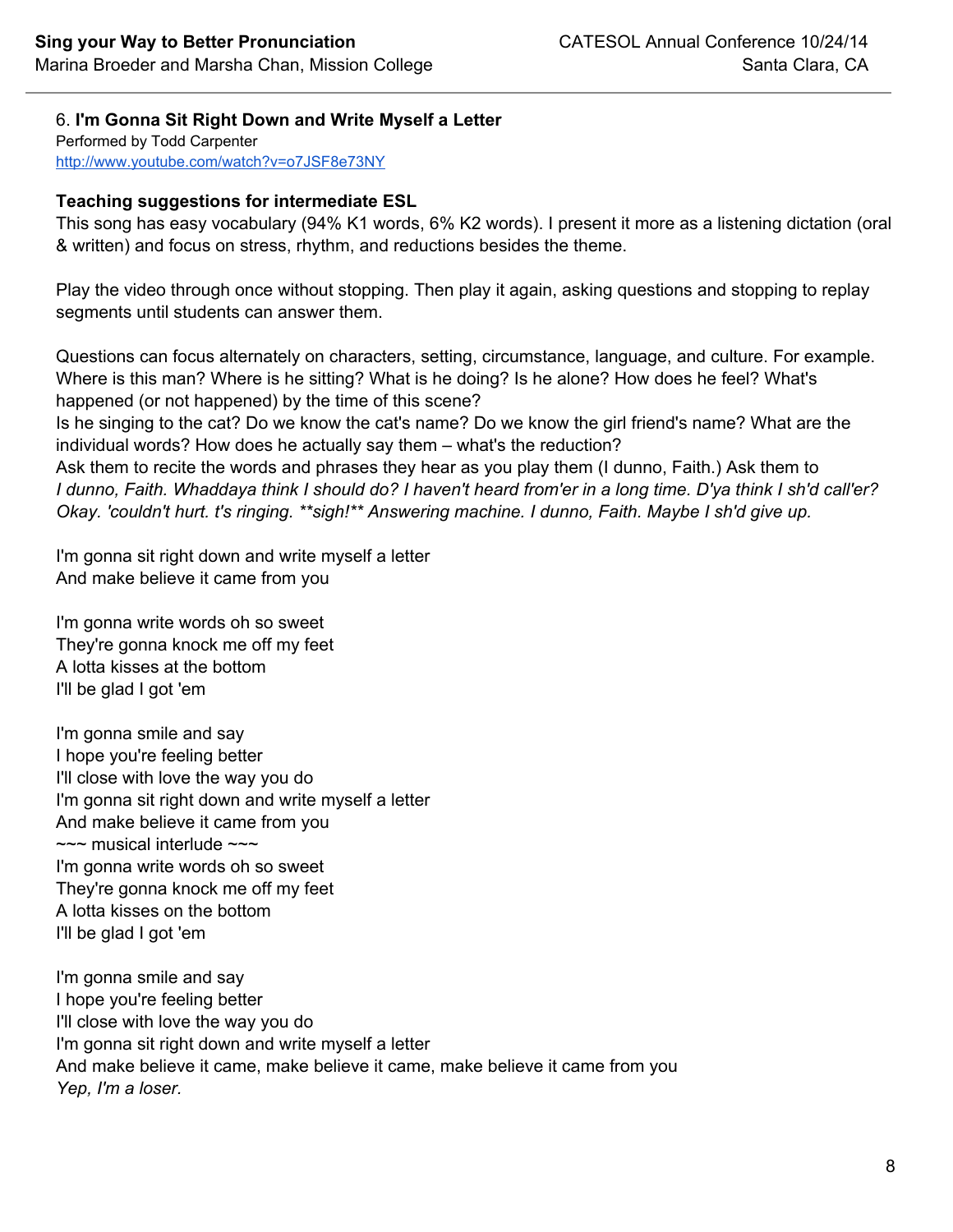# 7. **Could've Been** Performed by Tiffany

(Lois Blaisch)

| <b>LISTENING CLOZE</b>                       | <b>ANSWER KEY</b>                       |
|----------------------------------------------|-----------------------------------------|
| The _______________________ you gave me      | The flowers you gave me                 |
| Are just ______________ to die               | Are just about to die                   |
| When I about                                 | When I think about                      |
| What ________________ been                   | What could've been                      |
| It makes me want to ____________             | It makes me want to cry                 |
|                                              |                                         |
| The sweet words you ______________           | The sweet words you whispered           |
| Didn't ________________________ a thing      | Didn't mean a thing                     |
| I guess our ______________ is over           | I guess our song is over                |
| As we ______________ to sing                 | As we begin to sing                     |
|                                              |                                         |
| Chorus:                                      | Chorus:                                 |
| Could've been so                             | Could've been so beautiful              |
| Could've _________________ so right          | Could've been so right                  |
| Could've been my _____________               | Could've been my lover                  |
| day of my life                               | Every day of my life                    |
| Could've been so                             | Could've been so beautiful              |
| Could've been so                             | Could've been so right                  |
|                                              | I'll never hold what could've been      |
| I'll never _____________ what could've been  |                                         |
| On a cold and _______________ night          | On a cold and lonely night              |
| The ____________________ of our lovin'       | The memories of our lovin'              |
| Still ______________ in the air              | Still linger in the air                 |
| Like the faded _______________ of your roses | Like the faded scent of your roses      |
| They stay with me _____________              | They stay with me everywhere            |
|                                              |                                         |
| Every time I get my ___________________up    | Every time I get my hopes up            |
| They always _____________ to fall            | They always seem to fall                |
| Still what could've been is than             | Still what could've been is better than |
| What could be at all                         | What could never be at all              |
|                                              |                                         |
| Repeat chorus                                | Repeat chorus                           |
|                                              |                                         |
| How could I hold what ____________<br>been   | How could I hold what could've been     |
| On a cold and lonely ____________            | On a cold and lonely night?             |
|                                              |                                         |
|                                              |                                         |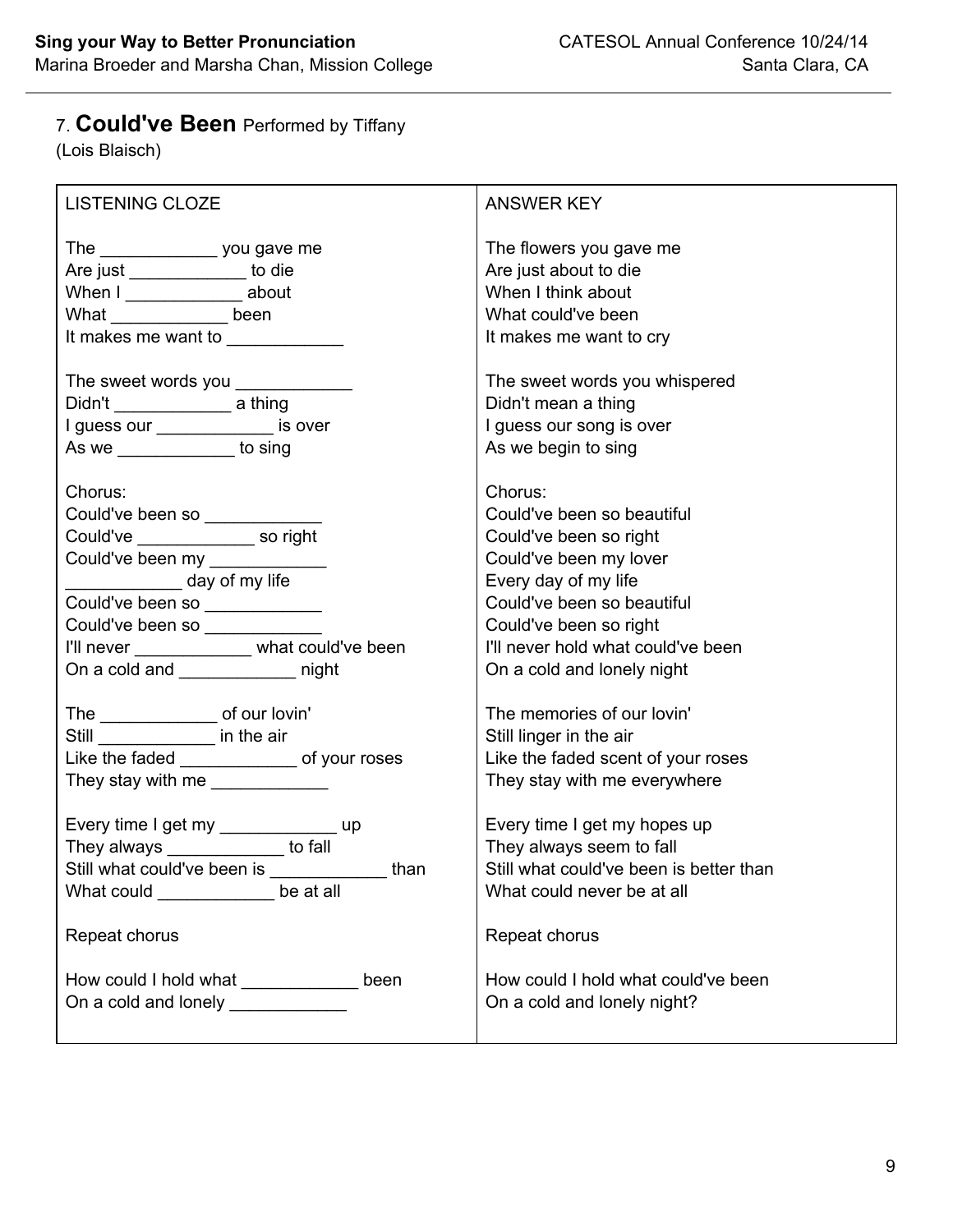### **8. My Bonnie, many performers**

My Bonnie lies over the ocean. My Bonnie lies over the sea. My Bonnie lies over the ocean, Please bring back my Bonnie to me.

**Chorus** 

Bring back, bring back, Oh, bring back my Bonnie to me, to me. Bring back, bring back, Oh, bring back my Bonnie to me.

Last night as I lay on my pillow, Last night as I lay on my bed, Last night as I lay on my pillow, I dreamed that my Bonnie was dead.

**Chorus** 

The winds have blown over the ocean, The winds have blown over the sea, The winds have blown the ocean, And brought back my Bonnie to me.

**Chorus**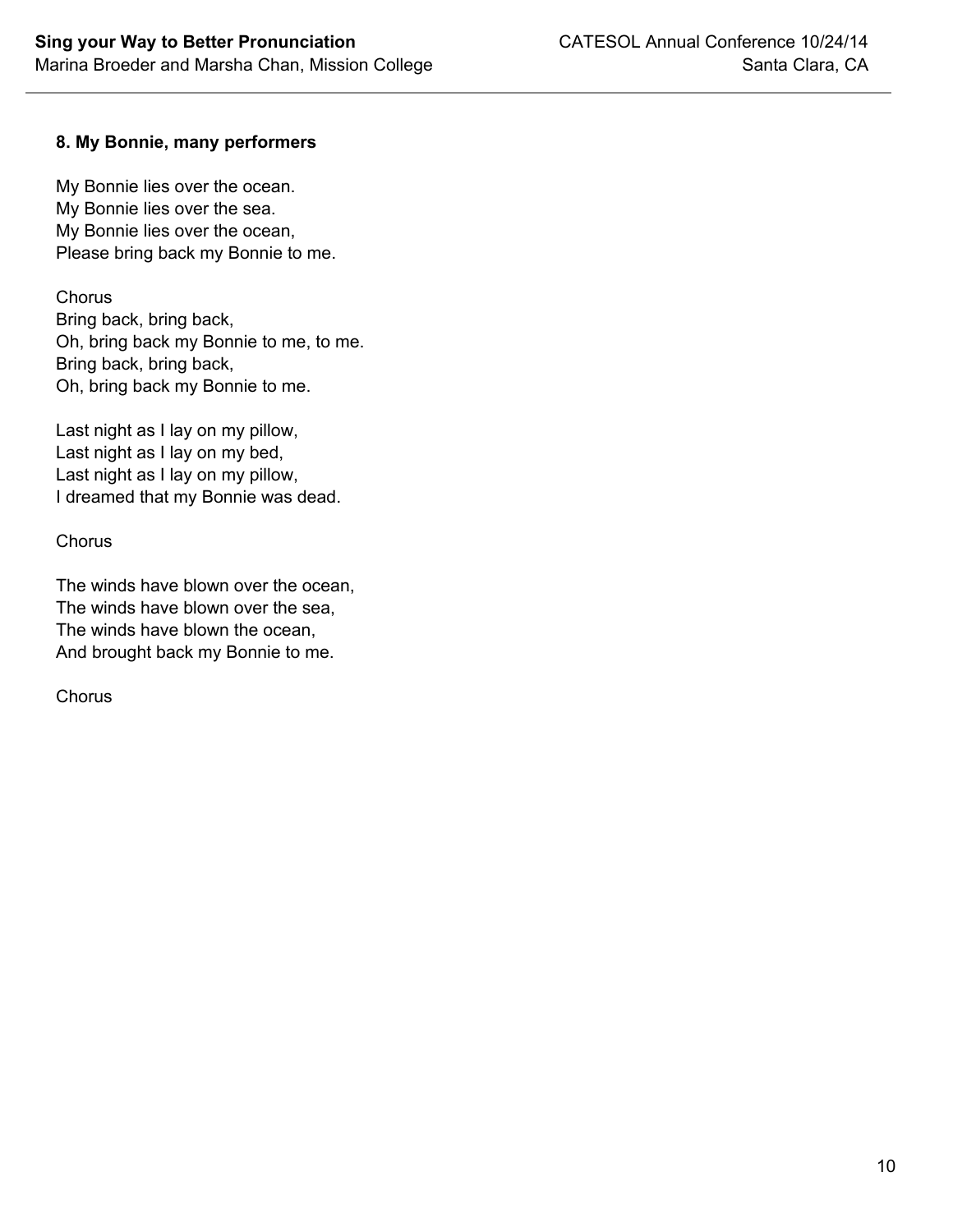## **9. Happy Birthday**

Write the names of all the people in the birthday song. They all contain the sound TH /θ/. Practice pronouncing the names. Sing the song.

**10. "\_\_\_\_\_\_\_\_\_\_ It Off" Performed by \_\_\_\_\_\_\_\_\_\_ Swift Sound /ey/ review** Listen to the song and fill in the missing words. Then sing the song paying attention to the /ey/ sound. I \_\_\_\_\_\_\_\_\_\_ out too \_\_\_\_\_\_\_\_\_\_\_ Got nothing in my \_\_\_\_\_\_\_\_\_\_\_\_ That's what people \_\_\_\_\_\_\_, mmm-mmm That's what people \_\_\_\_\_\_\_, mmm-mmm I go on too many \_\_\_\_\_\_\_\_\_\_\_ *[chuckle]* But I can't \_\_\_\_\_\_\_\_\_\_\_ 'em \_\_\_\_\_\_\_\_\_\_\_\_ At least that's what people \_\_\_\_\_\_\_\_\_, mmm-mmm That's what people \_\_\_\_\_\_\_\_\_\_, mmm-mmm But I keep cruising Can't stop, won't stop moving It's like I got this music In my mind \_\_\_\_\_\_\_\_\_\_, "It's gonna be alright." 'Cause the \_\_\_\_\_\_\_\_\_ gonna \_\_\_\_\_\_\_\_\_\_\_\_\_\_\_\_\_\_\_\_\_\_\_\_\_ And the \_\_\_\_\_\_\_\_\_ gonna \_\_\_\_\_\_\_\_\_\_\_\_\_\_\_\_\_\_\_\_\_\_\_\_\_  $\blacksquare$ , I'm just gonna  $\blacksquare$ I \_\_\_\_\_\_\_\_\_ it off, I \_\_\_\_\_\_\_\_\_\_\_ it off Heart\_\_\_\_\_\_\_\_\_ gonna \_\_\_\_\_\_\_\_\_\_\_\_\_\_\_\_\_\_\_\_\_\_\_\_\_ And the \_\_\_\_\_\_\_\_\_ gonna \_\_\_\_\_\_\_\_\_\_\_\_\_\_\_\_\_\_\_\_\_\_\_\_\_ \_\_\_\_\_\_\_\_\_, I'm just gonna \_\_\_\_\_\_\_\_\_\_\_\_\_\_\_\_\_\_\_\_\_\_\_\_\_ I \_\_\_\_\_\_\_\_\_ it off, I\_\_\_\_\_\_\_\_\_it off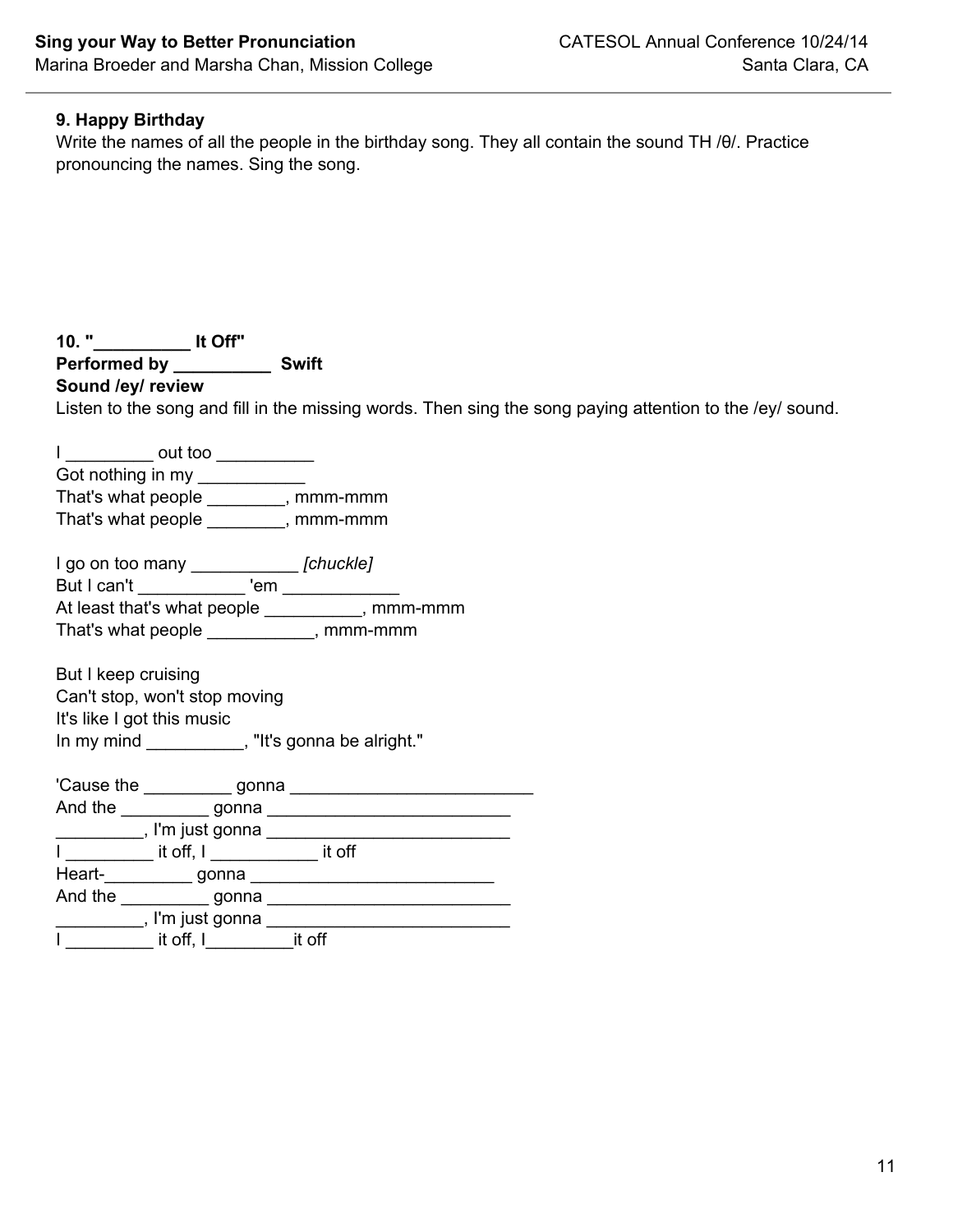# **11. If I were a Boy, performed by Beyonce or Reba McEntire**

Listen to the song and raise your hand when you hear a word with focal stress. Answer the discussion *questions.*

If I were a boy even just for a day I'd roll out of bed in the morning And throw on what I wanted and go

I'd drink beer with the guys and chase after girls I'd kick it with who I wanted And I'd never get confronted for it 'Cause they'd stick up for me

If I were a boy, I think I would understand How it feels to love a girl I swear I'd be a, a better man

If I were a boy I would turn off my phone Tell everyone it's broken So they'd think that I was sleeping alone

I'd put myself first and make the rules as I go Oh, 'cause I know that she'll be faithful Waiting for me to come home Whoa, to come home

If I were a boy, I think I would understand How it feels to love a girl I swear I'd be a, a better man

And I'd listen to her 'cause I know how it hurts When you lose the one you wanted 'Cause he's taking you for granted And everything you had got destroyed

It's a little too late for you to come back Say it's just a mistake, think I'd forgive you like that If you thought I would wait for you, you thought wrong

But you're just a boy, you don't understand How it feels to love a girl someday You wish you were a, a better man

Oh, you don't listen to her And you don't care how it hurts Until you lose the one you wanted 'Cause you've taken her for granted And everything you had got destroyed But you're just a boy